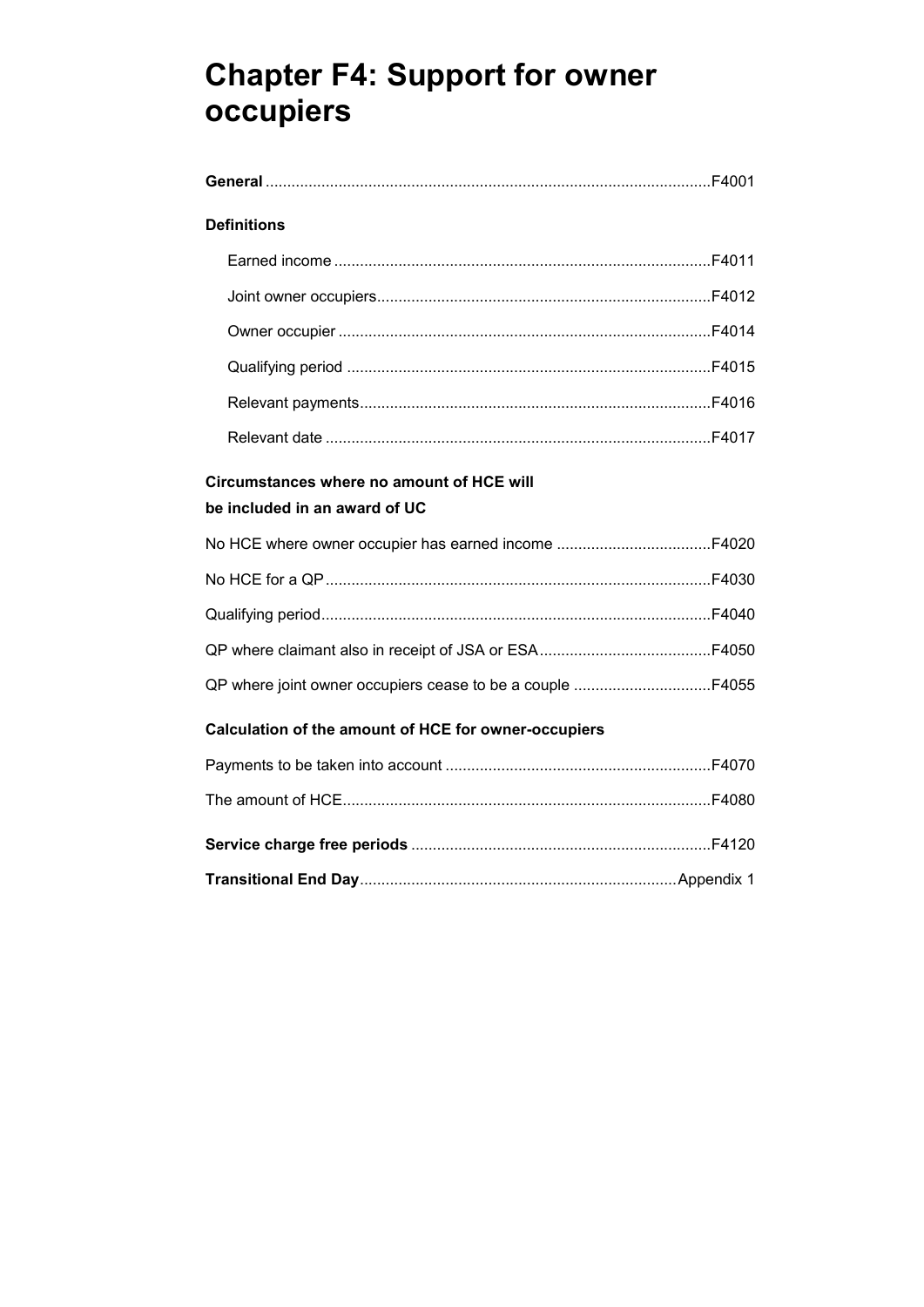# **Chapter F4: Housing Costs Element: Support for owner occupiers**

# **General**

F4001 Until 6.4.18 help for owner occupier payments was included in a claimant's award of Universal Credit as a housing cost element (HCE) (also referred to as support for mortgage interest (SMI)). From 6.4.18 SMI was changed from a benefit to a loan secured by a charge on the property<sup>1</sup>. For guidance on the transition from SMI housing costs to SMI loans, see Appendix 1. For advice on Support for Mortgage interest prior to 6.4.18, DMs may wish to contact DMA Leeds.

*1 LMI Regs 2017* 

F4002 The quidance in this chapter on owner occupier payments in respect of loans, loans for repairs and improvements and alternative finance arrangements no longer applies and is removed with effect from 6.4.18. **See ADM memo 8/18** for guidance on the new Loans for Mortgage Interest.

F4003 – F4010

# **Definitions**

### **Earned income**

F4011 Earned income has the meaning given in ADM chapters H3 and H4.

#### **Joint owner occupiers**

F4012 Joint owner occupier means<sup>1</sup> joint claimants who are both liable to make service charge payments

 *1 UC Regs, Sch 5, para 1(2)* 

F4013

#### **Owner occupier**

F4014 Owner occupier means a single owner occupier who is liable for service charge payments, or each joint owner occupier<sup>1</sup>.

 *1 UC Regs, Sch 5, para 1(2)* 

### **Qualifying period**

F4015 QP has the meaning given in F4040 et seq<sup>1</sup>.

 *1 UC Regs, Sch 5, para 2*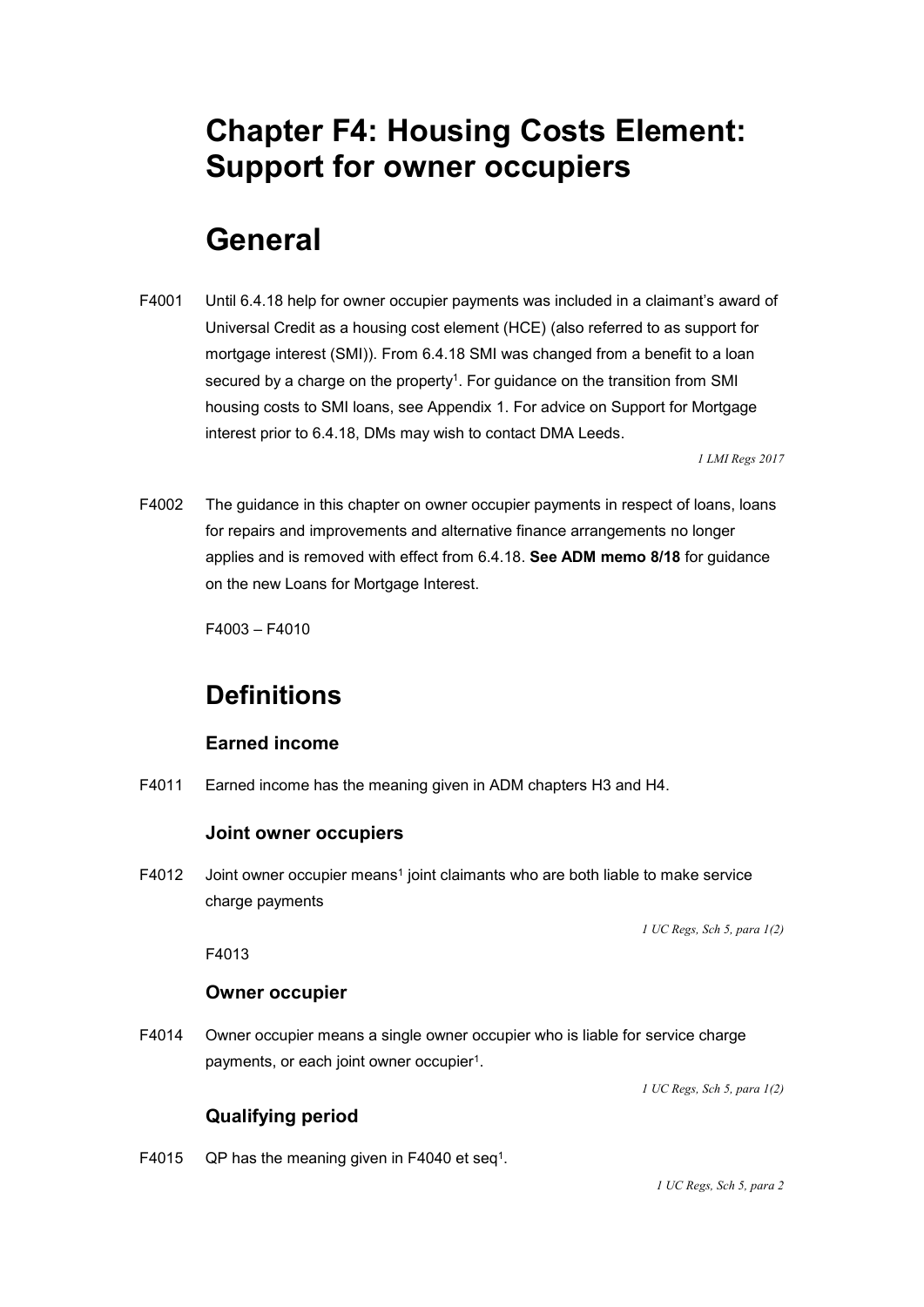### **Relevant payments**

F4016 Relevant payments<sup>1</sup> are one or more payments of service charge payments.

 *1 UC Regs, Sch 5, para 2 & 3* 

### **Relevant date**

F4017 Relevant date means the date on which an amount of HCE is first included in the award of UC1

 *1 UC Regs, Sch5, para 2* 

F4018 – F4019

# **Circumstances where no amount of HCE will be included in an award of UC**

## **No HCE where the owner-occupier has earned income**

- F4020 No HCE will be included in an award of UC for an assessment period where<sup>1</sup>
	- **1.** the owner-occupier has any earned income **or**
	- **2.** if the owner occupier is a member of a couple, the other member of the couple has any earned income.

**Note:** See ADM chapters H3 and H4 for more guidance on earned income.

 *1 UC Regs, Sch 5, para 4(1)* 

- F4021 For the purposes of F4020<sup>1</sup>
	- **1.** the nature of the work
	- **2.** its duration **or**
	- **3.** the amount earned

are not relevant when considering whether the claimant has earned income.

 *1 UC Regs, Sch 5, para 4(2)* 

F4022 Where the home is shared ownership the rental element and, if relevant, any service charge will still be eligible for an amount of HCE to be included in an award of UC1.

**Note:** See ADM chapter F2 for the definition of shared ownership.

 *1 UC Regs, Sch 5, para 4(3)* 

F4023 - F4029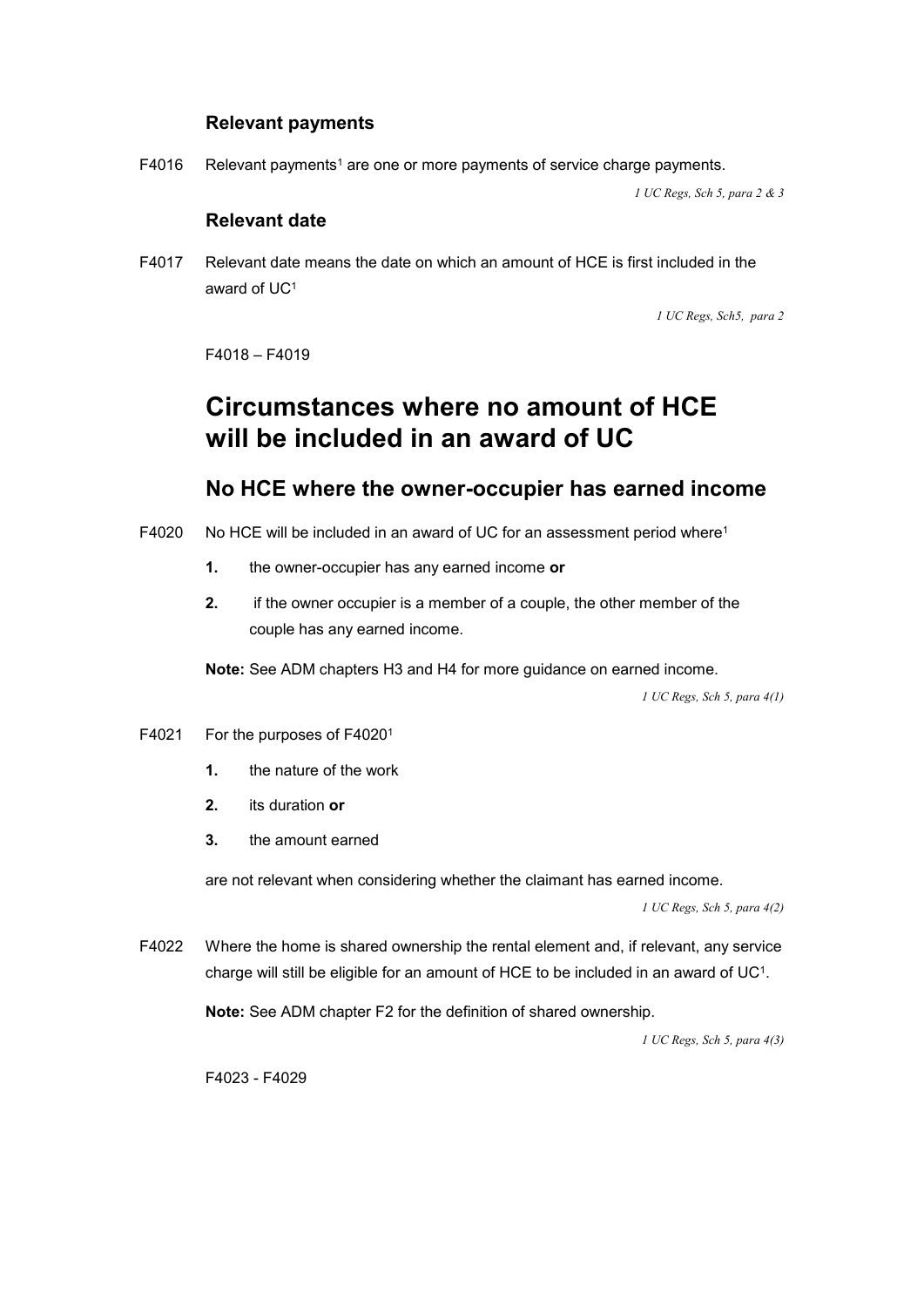# **No HCE for a QP**

F4030 No HCE will be included in an owner occupier's award of UC until the beginning of the assessment period that follows the assessment period in which the QP ends1.

 *1 UC Regs, Sch 5, para 5(1)* 

#### **Example**

Chris claims and is awarded UC. He is an owner occupier and is liable to pay service charges. His award of UC will not include any amount of HCE for the first 9 consecutive assessment periods but will be eligible to have them included in the one immediately following.

F4031 - F4039

# **Qualifying period**

F4040  $QP$  means<sup>1</sup> a period of

- **1.** in the case of a new award 9 consecutive assessment periods
	- **1.1** for which the owner-occupier has been receiving UC **and**
	- **1.2** in relation to which an amount of HCE for owner occupiers would, but for the QP, be included in that award.
- **2.** in the case of a claimant entitled or treated as entitled to one or more relevant benefits for a continuous period which includes 31st March 2016., a period of 3 months2
- **3.** in any case where an amount of HCE for owner occupiers ceases, for any reason, to be included in the award of UC, 9 consecutive assessment periods in relation to which an amount of HCE for owner occupiers would, but for the QP, be included in that award.

 *1 UC Regs, Sch 5, para 5(2); 2 SS(Housing Costs Amendmensts) Regs, reg 8* 

#### **Example**

Jane has already completed her initial QP and her award of UC now includes the HCE to help with her service charges. Jane starts work for a two week period and receives earnings on her last day. The HCE ceases to be included in her award for the assessment period that includes the receipt of those earnings. No HCE can be included in her award for a subsequent 9 assessment periods following that assessment period.

F4041 Where the QP in F4040 is interrupted for any reason

- **1.** that QP stops running **and**
- **2.** a new QP starts only when the owner occupier next satisfies F4040.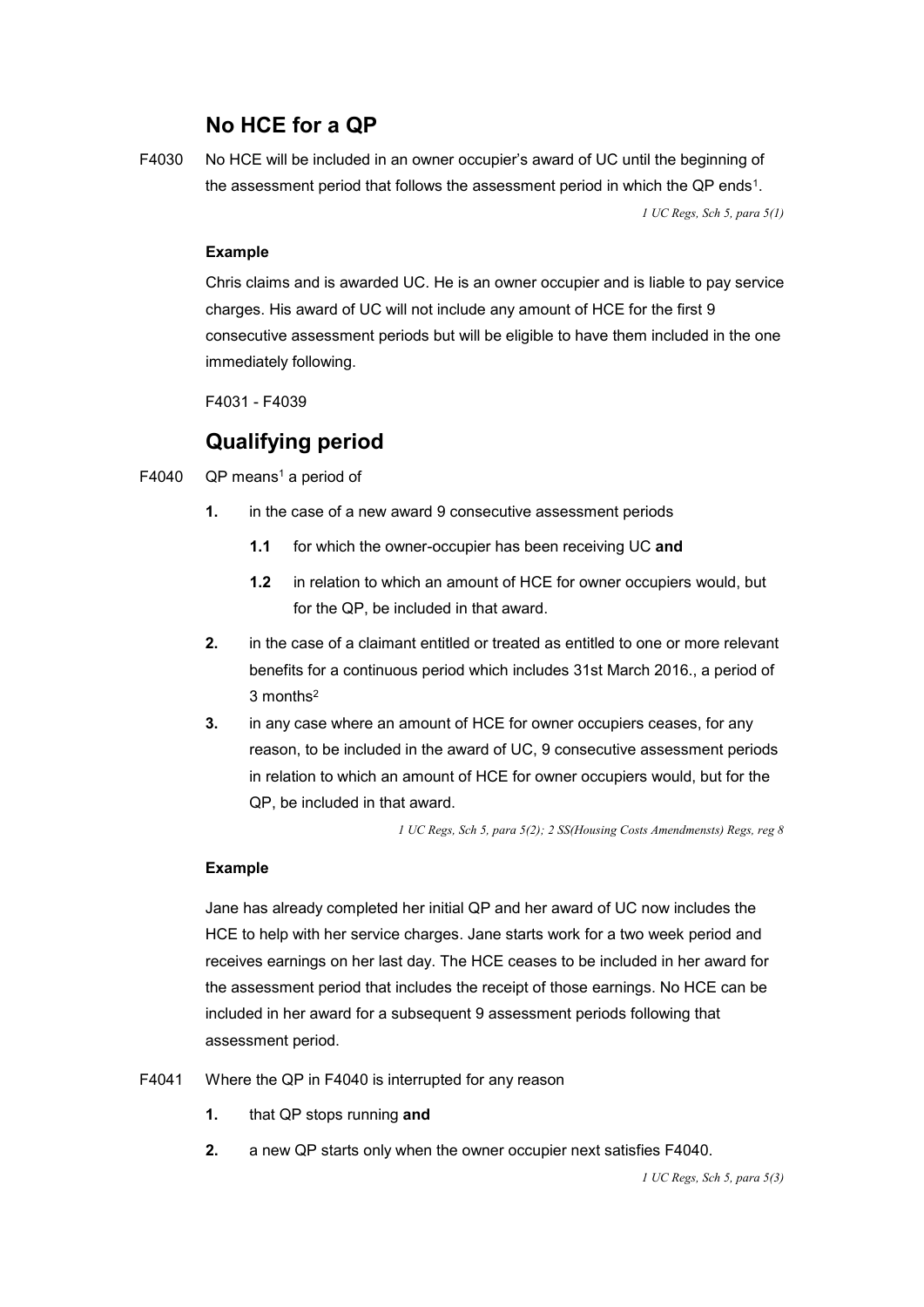#### **Example**

Rosie claimed and was awarded UC. She is an owner occupier and is liable to pay service charges. Her award of UC will not include any amount of HCE for the first 9 consecutive assessment periods. In the 6th assessment period of her UC award she works for 4 weeks. The work and earned income spans 2 assessment periods and the QP stops running for those two assessment periods. No HCE can be included in her award for a further 9 consecutive assessment periods following the last of those 2 assessment periods.

F4042 - F4049

## **QP where claimant also in receipt of JSA or ESA**

- F4050 Where an owner occupier is in receipt of JSA or ESA immediately before the start of an award of UC the QP in F4040 will be reduced by the number of days the claimant was receiving JSA or ESA<sup>1</sup>. The days the claimant was receiving JSA or ESA will
	- **1.** be treated as the whole or part of one or more assessment periods **and**
	- **2.** be determined by the number of days the claimant was in receipt of JSA or ESA.

 *1 UC Regs, Sch 5, para 6* 

 regulations **Note:** where the claims are not contemporaneous the previous period of JSA/ESA entitlement may still count towards the QP under the UC transitional provisions

#### **Example**

Joseph lives alone, has HCE, and is entitled to JSA. His girlfriend moves in and he therefore becomes part of a couple and claims UC. The period he was in receipt of JSA counts towards the QP for housing costs. Joseph was in receipt of JSA from 09.09.16 and made his claim to UC on 17.10.16. With a QP of 9 assessment periods Josephs HCE should start from 17.7.17 however taking into account the days Joseph has been in receipt of JSA he will satisfy the QP for his housing costs in UC on 9.6.17. This is in the assessment period which runs from 17.5.17 to 16.6.17. In UC where a QP ends within an assessment period the HC award takes effect from the beginning of the assessment period following. Joseph's housing costs would be allowed from 17.6.17 and would be paid in arrears on 16.7.17.

F4051 JSA<sup>1</sup> and ESA<sup>2</sup> in 4050 refer to JSA and ESA in prescribed legislation.

 *1 JSA Regs 13; 2 ESA Regs 13* 

F4052 - F4054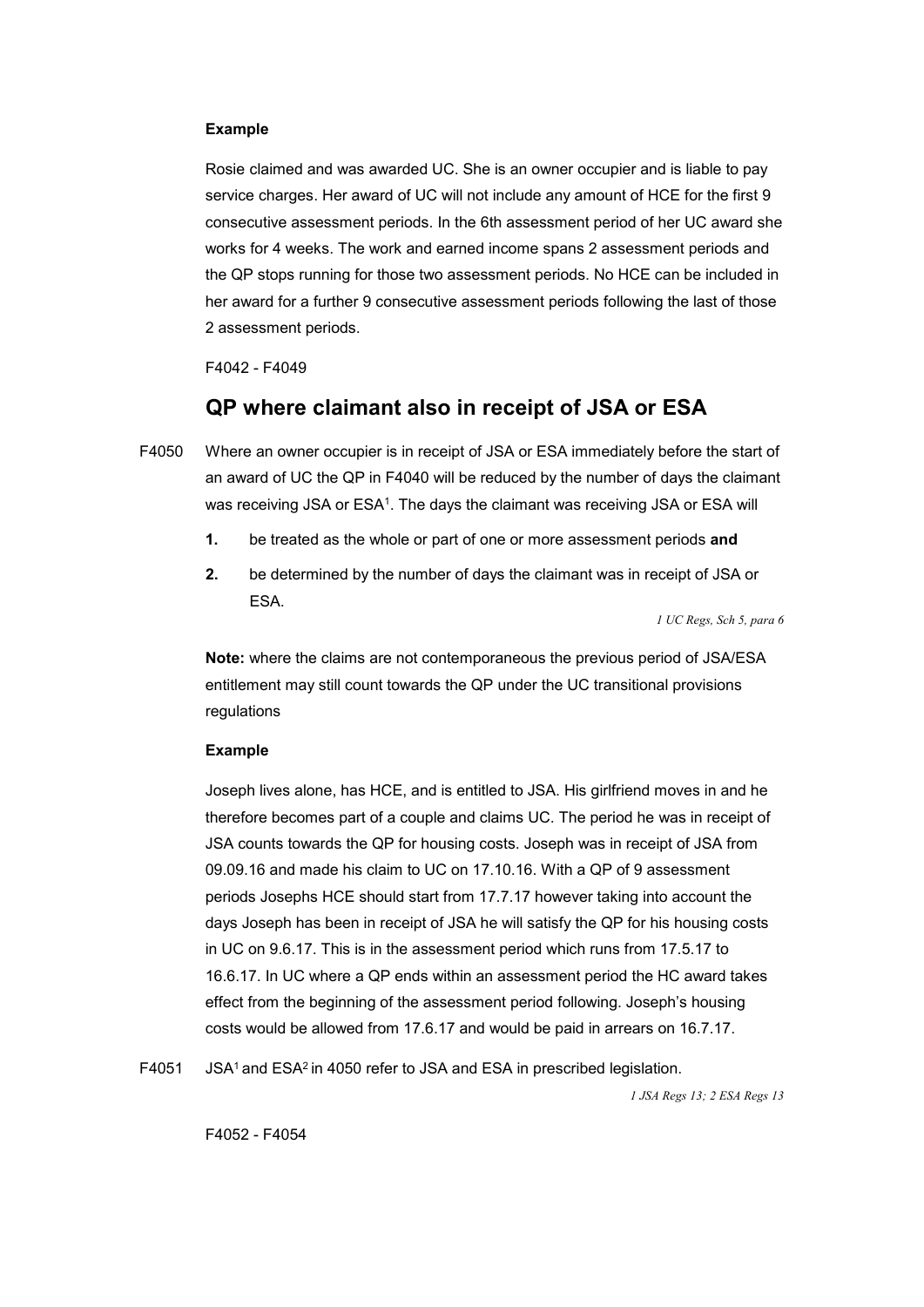## **QP where joint owner-occupiers cease to be a couple**

F4055 Where

- **1.** joint owner-occupiers cease to be entitled to UC because the award has been terminated because they are no longer a couple **and**
- **2.** a further award is made to one or both of them **and**
- **3.** in relation to that further award, or awards, the occupation condition is met in respect of the same home as that occupied by the joint owner-occupiers

the QP will be calculated with reference to F4057 or F40581.

 *1 UC Regs, Sch 5, para 7(1)* 

F4056 For the purposes of F4055 1. it is irrelevant whether the further award is made<sup>1</sup> on a claim or is made under prescribed legislation<sup>2</sup> without a claim.

 *1 UC Regs, Sch 5, para 7(4); UC, PIP & WaB (C&P) Regs, reg 10(6)* 

- F4057 When calculating the QP in F4040 et seq for any further award in the circumstances of F4055 the whole or part of any assessment period which would have counted in relation to the award that has been terminated is
	- **1.** carried forward **and**
	- **2.** taken into account for the further award<sup>1</sup>.

 *1 UC Regs, Sch 5, para 7(2)* 

#### **Example 1**

Dave and his partner Joanne are in receipt of an award of UC and are in the 2nd month of a QP. They split up and Joanne makes a further claim to UC, she also stays in the same home. Joanne only has to wait for the remaining assessment periods before an amount of HCE can be included in her award of UC. Joanne is only able to use the previous spell of QP from the joint claim as she is remaining in the property she and Dave previously occupied.

#### **Example 2**

Caroline and her partner Paul are in receipt of an award of UC and are in the 2nd month of a QP. They split up and Paul makes a further claim to UC, he moves and is liable for service charges on a different property. Paul has to wait for the full QP before an amount of HCE can be included in his award of UC.

#### $F4058$  Where<sup>1</sup>

- **1.** an amount of HCE for owner occupiers was included in a joint owneroccupiers award of UC immediately before that award ended **and**
- **2.** a further award is made in the circumstances of F4055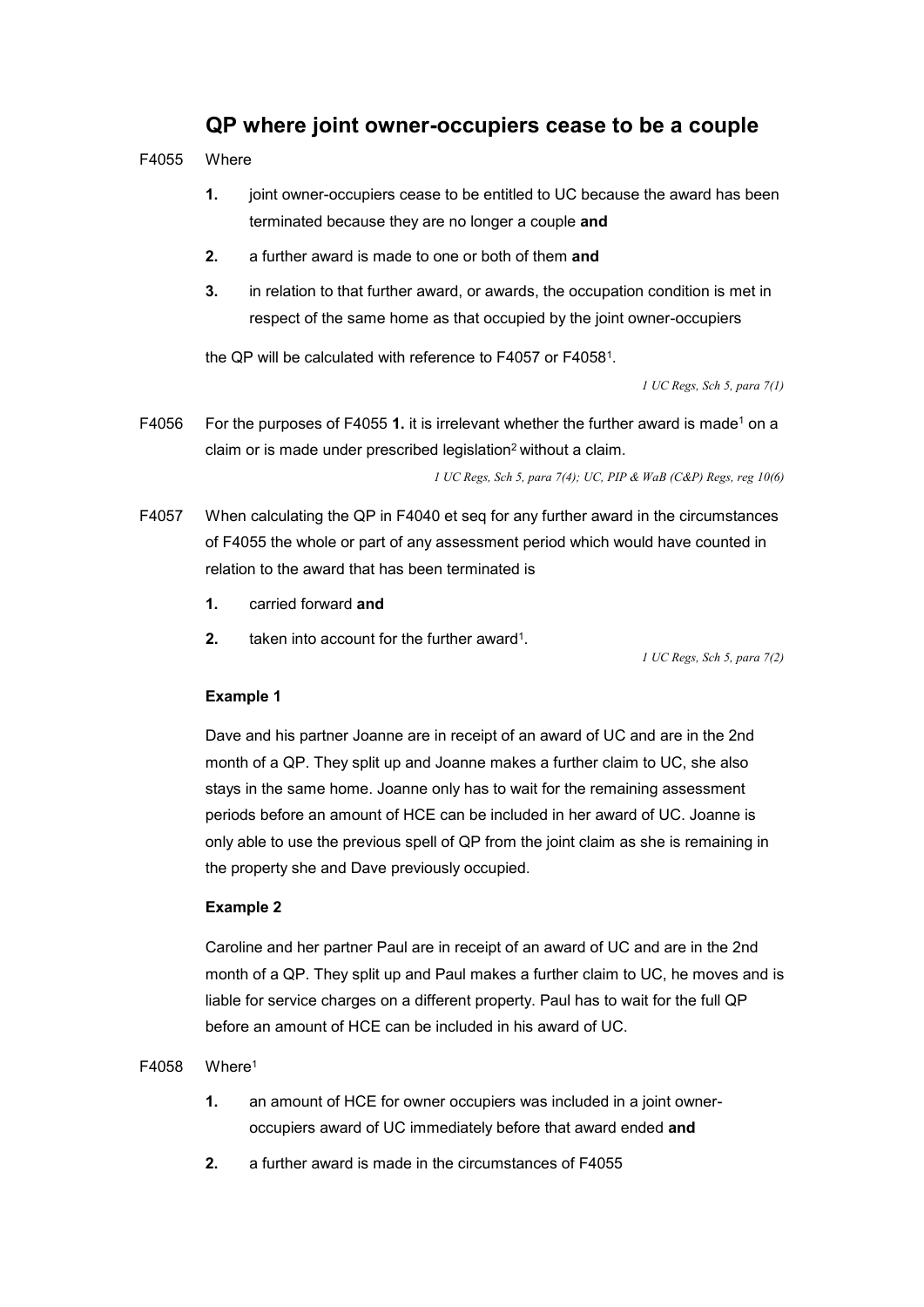there is no requirement to serve a QP and the UC award can include the HCE at the outset.

 *1 UC Regs, Sch 5, para 7(3)* 

### **Example**

Kevin and his civil partner John are in receipt of UC that includes an amount of HCE for service charge payments. Kevin and John split up and Kevin leaves the household. John makes a further clam to UC. The HCE is included in John's further award of UC.

F4059 - F4069

# **Calculation of the amount of HCE for owner-occupiers**

# **Payments to be taken into account**

F4070 Where an owner occupier meets the payment, liability and occupation condition (ADM chapter F2) for one or more relevant payments and the QP has ended, each relevant payment will be taken into account when calculating the HCE1.

 *1 UC Regs, Sch 5, para 8(1)* 

F4071 Any amount of a relevant payment where the owner occupier does not meet the payment, liability and occupation conditions in respect of that amount will not be taken into account when calculating the HCE<sup>1</sup>

 *1 UC Regs, Sch 5, para 8(2)* 

- F4072 Any relevant payment for which an owner occupier is liable can only be taken into account once whether in relation to
	- **1.** the same owner occupier **or**
	- **2.** a different owner occupier

but this does not prevent different payments of the same type being taken into account in respect of an assessment period<sup>1</sup>.

 *1 UC Regs, Sch 5, para 8(3)* 

F4073 - F4079

## **The amount of HCE**

F4080 The amount of an owner-occupier's HCE is the amount in respect of service charge payments<sup>1</sup>.

 *1 UC Regs, Sch 5, para 9* 

F4081 - F4119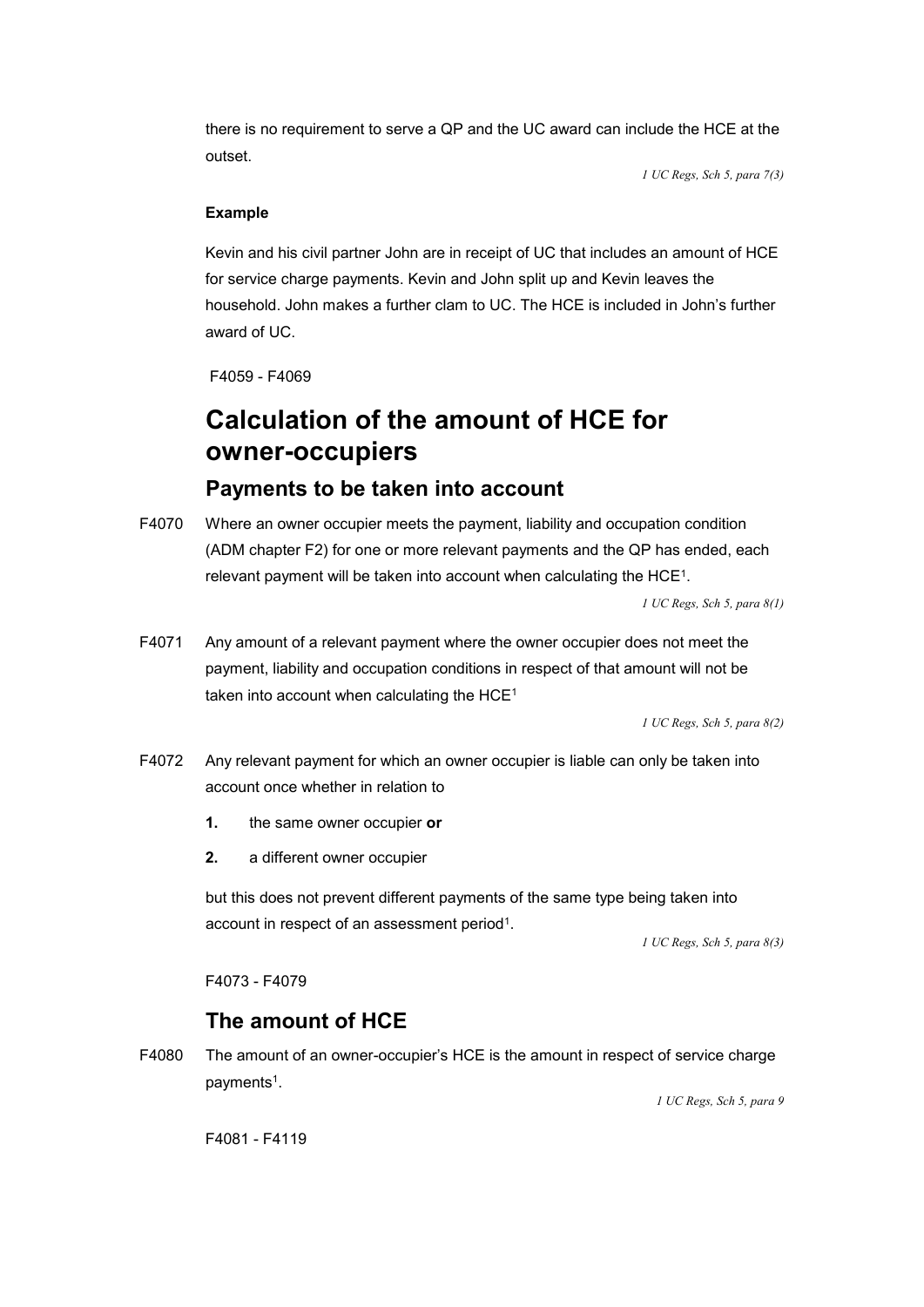# **Service charge free periods**

- F4120 Where
	- **1.** an owner-occupier is liable to pay service charge payments **and**
	- **2.** that liability includes periods where they have service charge free periods

to determine the monthly figure the amount of each payment must be multiplied by the number of payments (see F4121) in a 12 month period<sup>1</sup>. This number must then be divided by 12 to find the calendar monthly amount.

F4121 The total number of weekly payments the owner is liable for in a 12 month period shall be established using the following formulae<sup>1</sup>. For

| $\mathbf{1}$ . | Weekly payments      | $52 - RFP$ |
|----------------|----------------------|------------|
| 2.             | Two-weekly payments  | $26 - RFP$ |
| 3.             | Four-weekly payments | $13 - RFP$ |

 *1 UC Regs, Sch 5, para 13(4A)* 

- F4122 Where RFP is the number of service charge free periods in the 12 month period in question.
- F4123 A service charge free period is a period where the owner-occupier has no liability to make one or more service charge payments<sup>1</sup>.

 *1 UC Regs, Sch , para 13(5)* 

**Note:** for the purpose of this provision the DM should take service charge free periods to mean service charge free weeks

#### **Example**

David pays service charges of £12.50 every week. His agreement allows him to have a charge free period from  $4<sup>th</sup>$  to  $31<sup>st</sup>$  March. Although this is a single charge free period the DM treats it as 4 charge free weeks.

52 – 4 = 48 weeks for which service charge payments are paid

 $48 \times$  £12.50 / 12 = £50

David's calendar monthly service charge payment is £50.

F4124 – F4999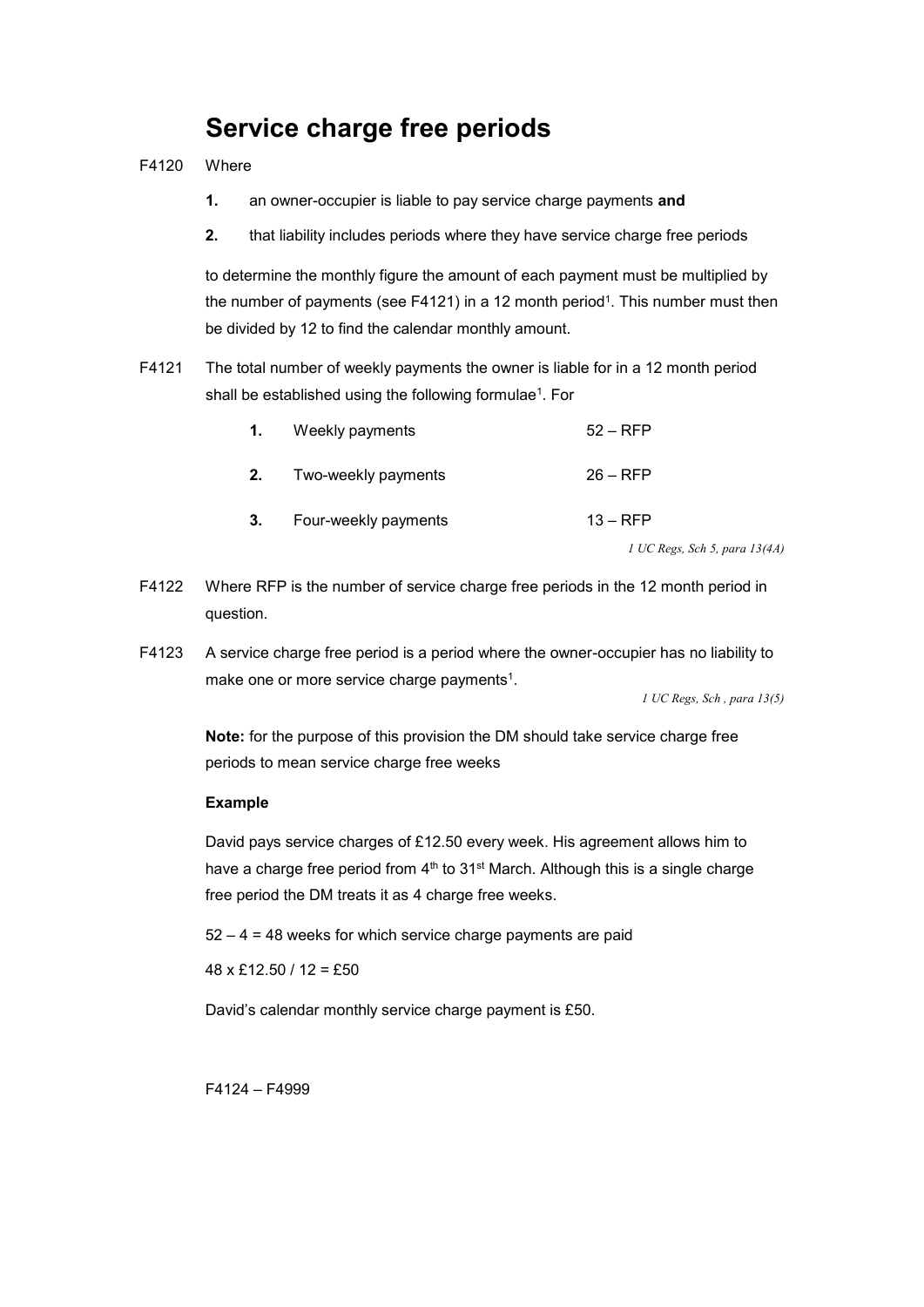# **APPENDIX 1**

# **Transitional End Day**

1. From 6.4.18 the regulations which provide for entitlement to payments in respect of loans and loans for repairs and improvements<sup>1</sup> within the UC regulations are omitted<sup>2</sup>. As a result these SMI payments will no longer be met through that benefit. Payment towards other housing costs, for example, service charges, will continue. Certain transitional arrangements are in place for existing claimants whose housing costs can continue to be met (beyond 6.4.18) but only until the transitional end day<sup>1</sup>.

> *1 IS Gen Regs, reg 17(e) & 18(1)(f); JSA Regs, reg 83(f) & 84(1)(g) & 86A; ESA Regs, reg 67(1)(c) & 68(1)(d); SPC Regs, Sch II, Para 1(1)(b) & 1(2)(c) & 8, 9, 11, 12; 2 LMI Regs, reg 18; 3.,reg 19*

### **Loan offer made before 6.4.18**

2 Where the loan offer is made before 6.4.18 the transitional end day will be the earlier of

**1.** the day described at paragraph 3 below **or** 

**2.** the day immediately following the day on which entitlement to a qualifying benefit ends<sup>1</sup>

**Note:** the following paragraphs contain detailed options. DMs should be vigilant when establishing the transitional end day.

*1 LMI Regs, reg 19(1)* 

3 For the purposes of paragraph 2**.1** the day referred to is the later of

**1.** where 6.4.18 is not the first day of the claimant's assessment period, the first day of the first assessment period that begins after 6.4.18 **or** 

**2.** the day immediately following the day which is the earliest <sup>1</sup> to occur of the following

**2.1** the day the DM receives notification that the claimant does not wish to accept the offer of loan payments **or** 

### **2.2** where the DM

**2.2.a** receives the fully completed loan agreement and appropriate documents within the period of 6 weeks beginning with the loan payments offer date, the day described in paragraph 4 below **or**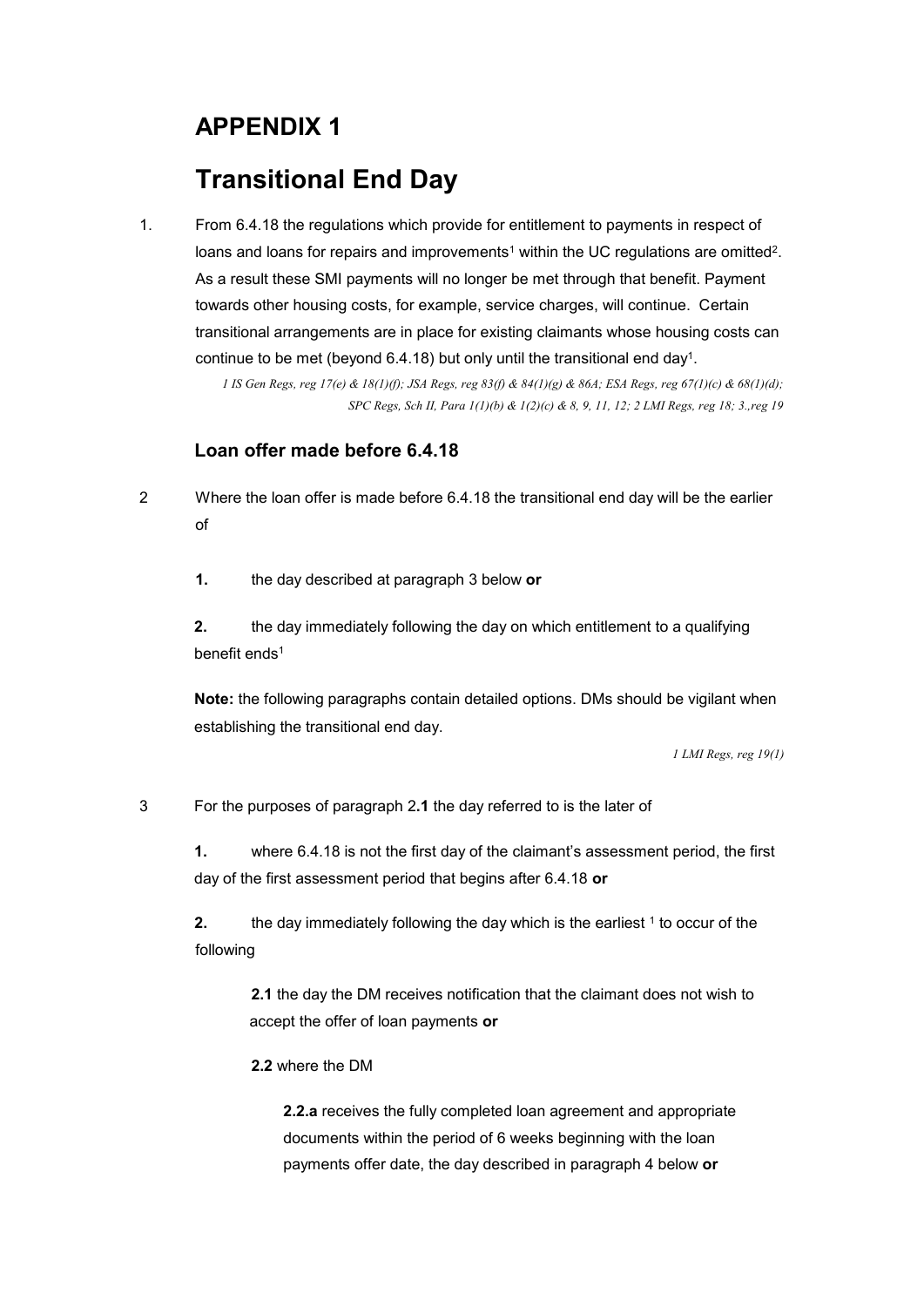**2.2.b** has not received the fully completed loan agreement and appropriate documents within the period of 6 weeks beginning with the loan payments offer date, the day on which that 6 week period ends<sup>2</sup>.

**Note:** The loan payments offer date is the day on which the loan agreement is sent to the claimant3.

 *1 LMI Regs, reg 19(2); 2 reg 19(3); 3 reg 2(1)* 

#### **Example**

William is in receipt of UC that includes owner-occupier payments, his assessment period ends on 18.4.18. The transitional end day is 19.4.18 (the day after the first assessment period that ends after 6.4.18). From this date William is no longer entitled to mortgage payments but he will get loan payments from this date (because he had returned all the appropriate signed documents).

4 For the purposes of paragraph 3**.2.2.a** the day referred to is the last day of a 4 week period where that period begins on the day the fully completed loan agreement and associated documents are received1.

*1 LMI Regs, reg 19(3)(b)* 

### **Loan offer made on or after 6.4.18**

5 Where the loan offer does not occur before 6.4.18 the transitional end day will be the earlier of

**1.** the day described at paragraph 6 below **or** 

**2.** the day immediately following the day on which entitlement to a qualifying benefit ends<sup>1</sup>

**3.** the day immediately following the day the DM receives notification that the claimant does not wish to receive loan payments<sup>1</sup>.

*1 LMI Regs, reg 19A(1)* 

6 For the purposes of paragraph 5**.1** the day referred to is

- **1.** 7.5.181 **or**
- **2.** where the loan payments offer date is before 7.5.18 **and**

**2.1** the DM receives the fully completed loan agreement and appropriate documents within the period of 6 weeks beginning with the loan payments offer date, then the day referred to is the last day of a 4 week period where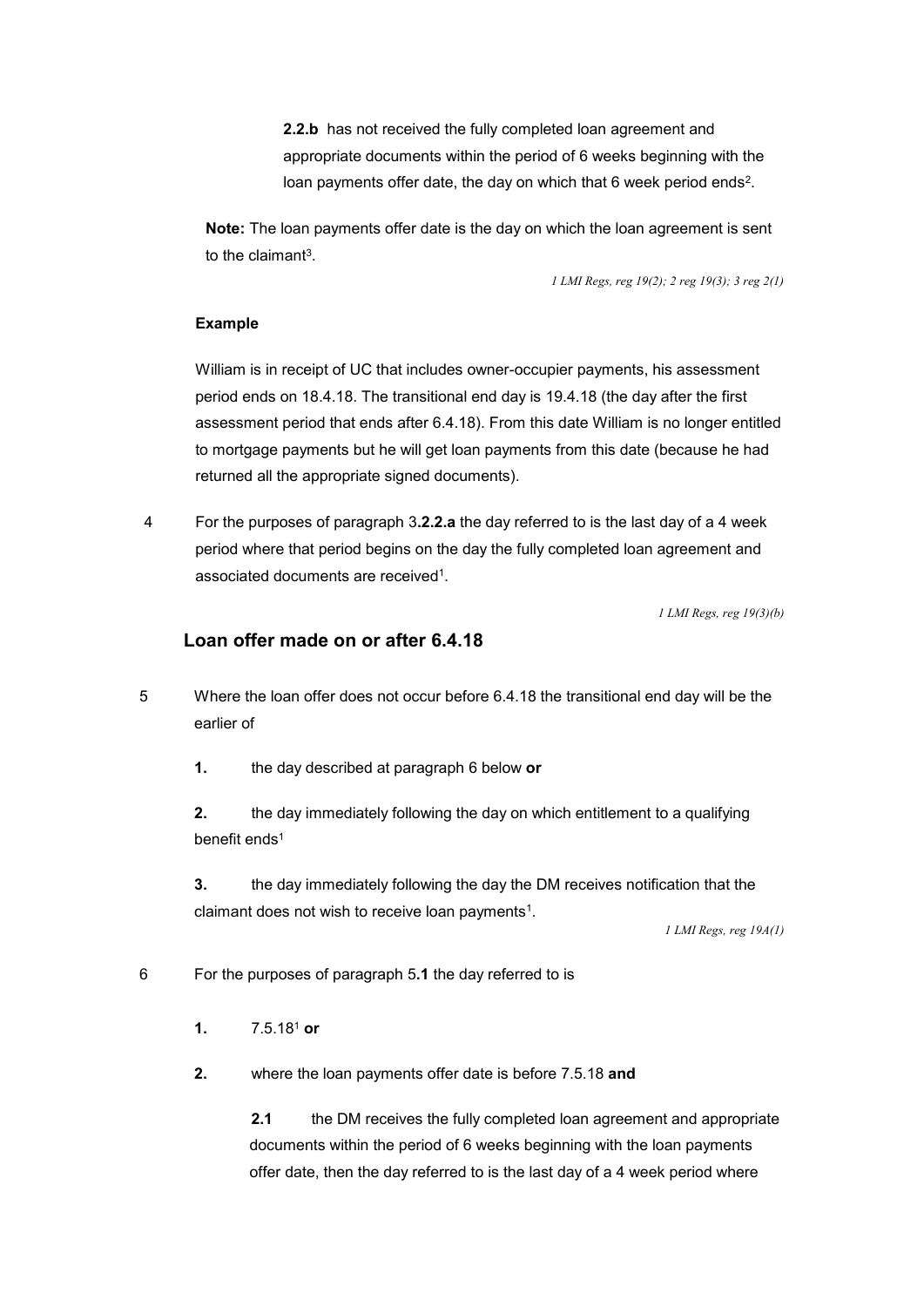that period begins on the day the fully completed loan agreement and associated documents are received **or** 

**2.2** the DM has not received a fully completed loan agreement and appropriate documents within the period of 6 weeks beginning with the loan payments offer date, the day on which that 6 week period ends<sup>2</sup>.

**Note:** Where the day described in paragraph **2.1** or **2.2** above is not the first day of the claimant's assessment period, the day referred to here is the first day of the first assessment period that begins after that date2.

 *1 LMI Regs, reg 19A(2)(a); 2 reg 19A (2)(b)* 

7 Where 7.5.18 or the day described at 5**.3** is not the first day of the claimant's assessment period, the first day of the first assessment period that begins after that day1.

**Note:** The loan payments offer date is the day on which the loan agreement is sent to the claimant.

*1 LMI Regs, reg 19A(3)* 

#### 8 Where

**1.** before 19.3.18 the DM has asked the claimant to provide information needed to

**1.1** establish whether the claimant wishes to receive an offer of a loan payment **or** 

**1.2** be able to send the loan agreement and associated documents **and** 

**2.** the claimant has not provided that information

then the preceding paragraphs 5 to 7 do not apply and the owner occupier payments are removed, subject to paragraph 9, from 6.4.181.

*1 LMI Regs, reg 19A(4)* 

9 Where paragraph 8 applies (and this is not because the claimant lacks capacity) and the 6.4.18 is not the first day of the claimant's assessment period then the removal of the owner occupier payments from benefit entitlement is effective from the first day of the first assessment period that begins after that date<sup>1</sup>.

*1 LMI Regs, reg 19A(5)*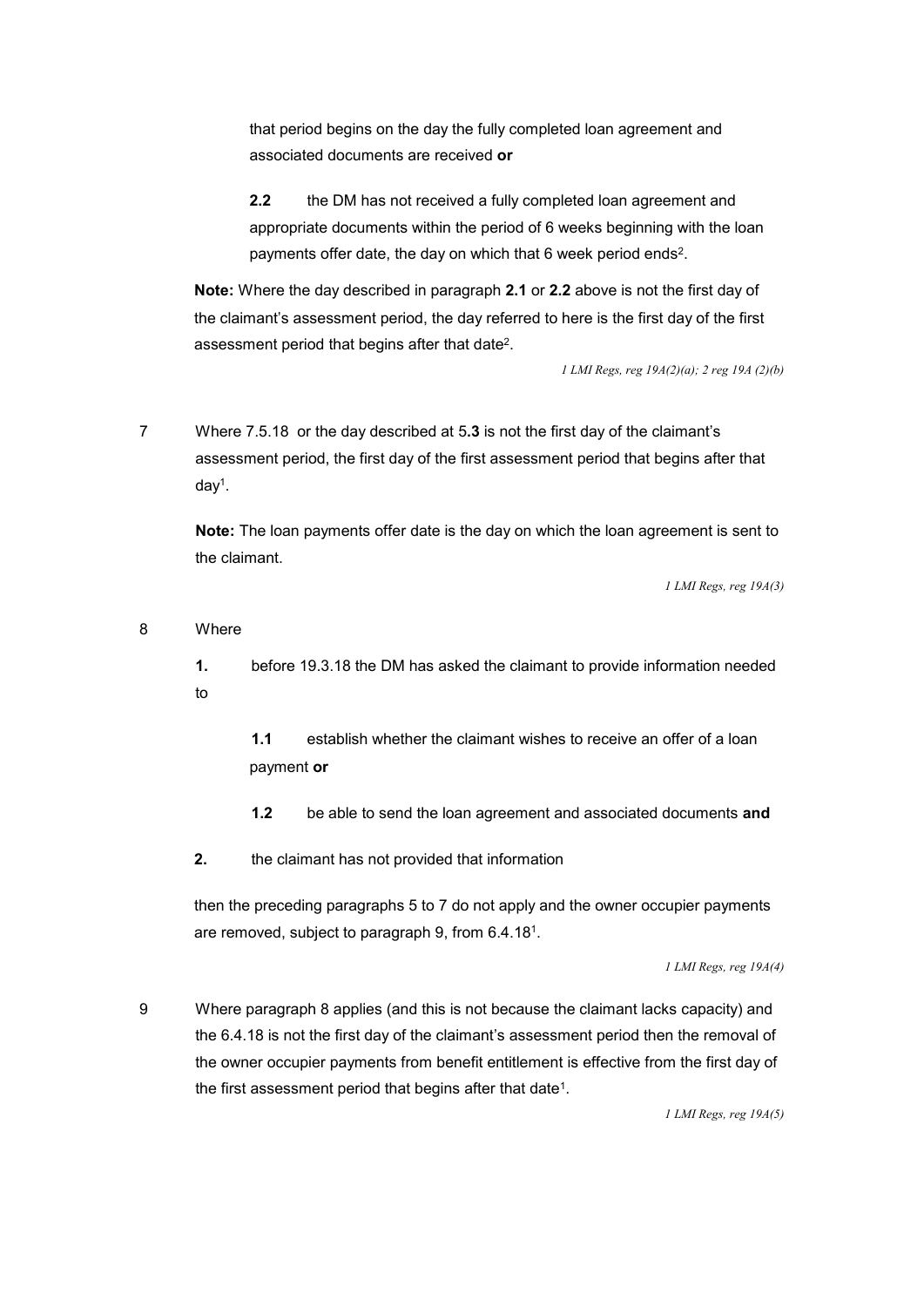### **Persons who lack capacity – identified before 6 April 2018**

10 Where, before 6.4.18 the DM

**1.** is satisfied that the claimant lacks capacity to make some or all the decisions about entering into the loan agreement. **or** 

**2.** suspects that the claimant may lack such capacity

then claimants who are already getting owner-occupier payments will continue to benefit from owner-occupier payments until the date specified below<sup>1</sup>.

*1 LMI Regs,reg 20(1)* 

11 The date referred to in paragraph 10 falls on the day that is the earlier of

**1.** the day described in paragraph 12 or paragraph 13 **or** 

**2.** the day immediately following the day on which entitlement to a qualifying benefit ends<sup>1</sup>.

*1 LMI Regs, reg 20(2)* 

12 For the purposes of paragraph 11**.1** that day is the later of

- **1.** 5.11.18 **or**
- **2.** where, before 6.4.18, the DM suspects the claimant lacks capacity but prior to 5.11.18 the DMs suspicion becomes belief, the day immediately following the last day of a period of 6 weeks beginning with the day the DM formed that belief1 **or**
- **3.** where an application for a decision of a type described in the Note below is made before the later of
	- **3.1** 5.11.18 **or**
	- **3.2** the day prescribed in paragraph 12**.2**

the relevant day is the day immediately following<sup>2</sup>

**3.2.a** the last day of a 6 week period beginning with the day on which a relevant person (see Note below) makes a decision **or** 

**3.2.b** the last day of a 6 week period beginning with the day on which the relevant person receives notification that the application for such a decision is withdrawn<sup>3</sup>.

 *1 LMI Regs, reg 20(3)(b); 2 reg 20(3)(c); 3 reg 20(4)*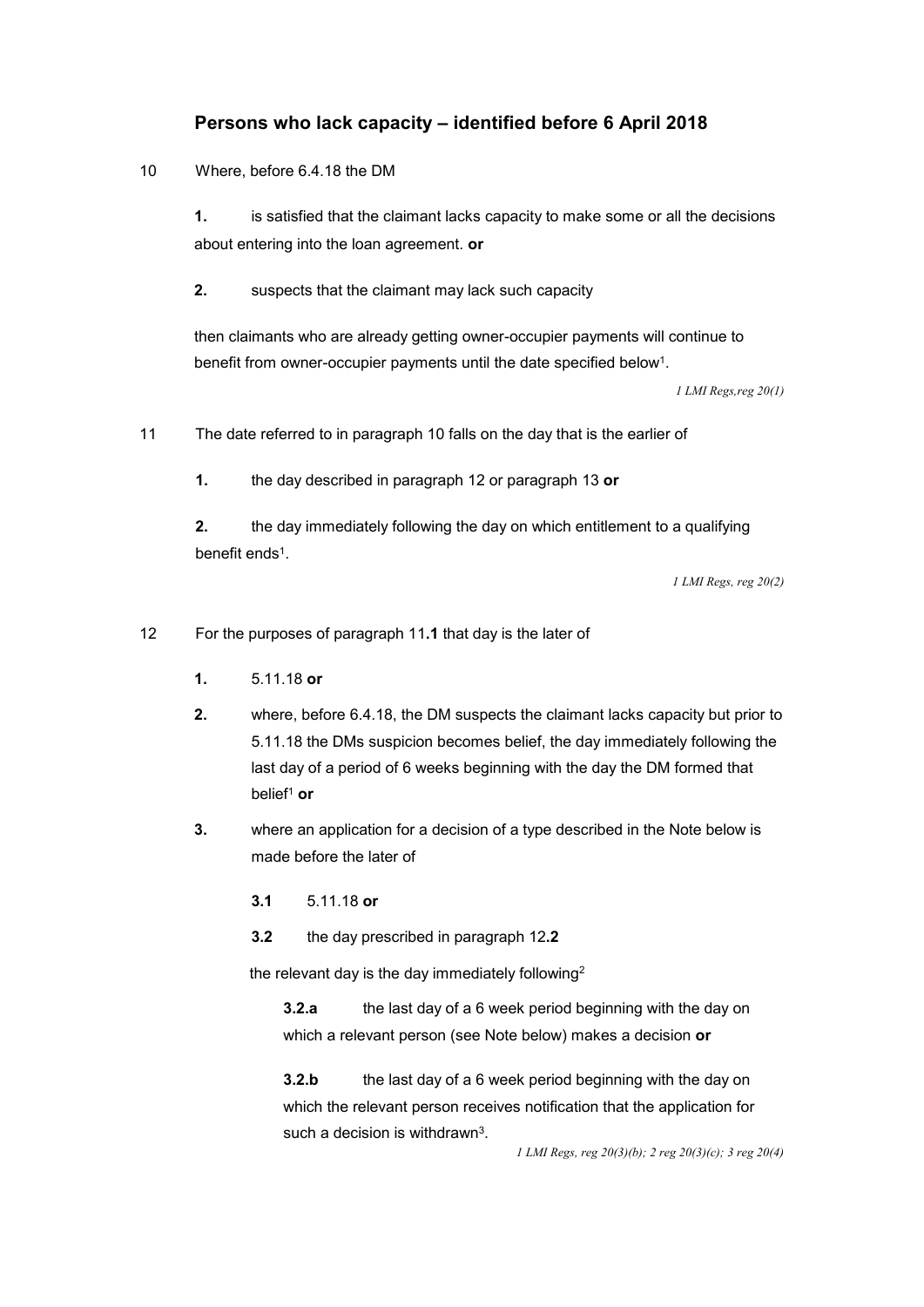**Note:** In England and Wales the relevant person is the Court of Protection or Public Guardian and the decision they need to determine would concern registering a lasting power of attorney, appointing a deputy or making an order in order that someone has the power to act on the claimant's behalf in respect of entering in the loan agreement. In Scotland the relevant person is the Sheriff or Court of Session and the decision they need to determine would concern the making of an intervention order, the appointment of a guardian or the appointment of a judicial factor in order that someone has the power to act on the claimant's behalf in respect of entering in the loan agreement<sup>1</sup>.

> *1 LMI Regs, reg 20(7); Adults with Incapacity(Scotland) Act 2000, s 53; Judicial Factors Act 1849; Mental Capacity Act 2005; s16(2);*

#### **Example 1**

Bert receives UC which includes an amount towards his mortgage interest. On 2.4.18 his daughter Rosie advises that Bert has dementia and she has an enduring power of attorney, dated December 2017. Bert therefore lacks capacity to make any decisions about the loan payment offer notification he received in January. The transitional end date for Bert is the 5.11.18, the later of the dates outlined in paragraph 27.3, which is the earlier of the dates in paragraph 12. Owner occupier payments will continue until that date.

#### **Example 2**

Ernest receives UC which includes an amount towards his mortgage interest. In March his son Jim advises that Ernest has dementia and is unlikely to have capacity to make any decisions about applying for a loan payment and advises that he has recently applied to be appointed as a Financial Deputy. Owner occupier payments continue. On 30.10.18, Jim advises the DM that he has been appointed. The transitional end date for Ernest is 6 weeks after that determination which in this particular case is 11.12.18, at which point the owner occupier payments end. As all the appropriate loan payment application forms had been returned Ernest now has entitlement to a loan payment.

13 Where more than one application for a decision (as described in the Note to paragraph 12) is made within the intervening period cited at 12**.3** then the periods described in paragraph 12.**3** do not start to run until the relevant person has decided the last application or that all the applications are withdrawn<sup>1</sup>. Similarly where there is one application for a decision referred to in the Note but it is made within the intervening period to more than one relevant person then the day will be the later of the days $2$ .

 *1 LMI Regs, reg 20(5); 2 reg 20(6)*